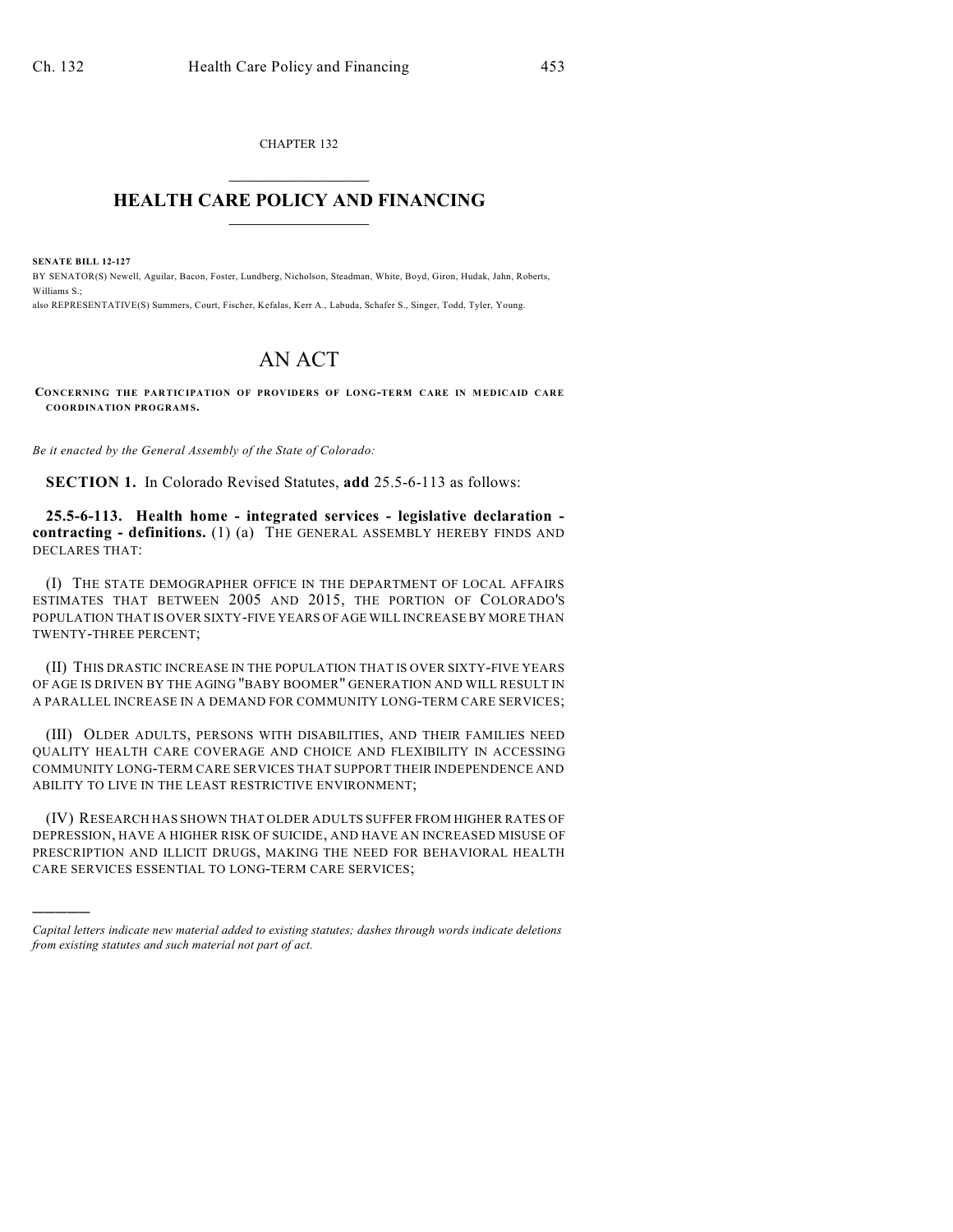(V) COLORADANS DESERVE TO HAVE ACCESS TO THE PROPER LEVEL OF HEALTH CARE;

(VI) THE STATE NEEDS A LONG-TERM CARE DELIVERY SYSTEM THAT ADDRESSES THE NEEDS OF OLDER ADULTS, PERSONS WITH DISABILITIES, AND THEIR FAMILIES, AND HEALTH CARE COVERAGE AND COORDINATION SHOULD NOT BE FRAGMENTED OR DIFFICULT TO ACCESS; INSTEAD, IT SHOULD BE INTEGRATED TO MEET THE NEEDS OF OLDER ADULTS, PERSONS WITH DISABILITIES, AND THEIR FAMILIES;

(VII) A COMMUNITY LONG-TERM CARE SYSTEM SHOULD BE INTEGRATED, PERSON-CENTERED, AND PROVIDE MAXIMUM SERVICE DELIVERY AND MAKE EFFICIENT USE OF AVAILABLE PUBLIC FUNDS; AND

(VIII) THE SYSTEM MUST ENSURE A COMPREHENSIVE APPROACH TO LONG-TERM CARE THAT ADDRESSES THE DIFFERENT DEMOGRAPHIC AND GEOGRAPHIC CHALLENGES IN THE STATE AND THE VARIOUS LONG-TERM CARE SERVICES AND SUPPORTS THAT CLIENTS NEED.

(b) THEREFORE, THE GENERAL ASSEMBLY DECLARES THAT A COMPREHENSIVE APPROACH TO LONG-TERM CARE REQUIRES THAT PROGRAMS AND POLICIES INTEGRATING AND COORDINATING CARE UNDER THE MEDICAID PROGRAM BE FLEXIBLE AND ALLOW FOR FULL PARTICIPATION BY PROVIDERS OF LONG-TERM CARE SERVICES TO ENSURE QUALITY OF CARE FOR CLIENTS AND EFFICIENT USE OF LIMITED RESOURCES.

(2) AS USED IN THIS SECTION, UNLESS THE CONTEXT OTHERWISE REQUIRES:

(a) "DUALLY ELIGIBLE PERSON" MEANS A PERSON WHO IS ELIGIBLE FOR ASSISTANCE OR BENEFITS UNDER BOTH MEDICAID AND MEDICARE.

(b) "HEALTH HOME" MEANS A PROVIDER OR GROUP OF PROVIDERS THAT OPERATE IN COORDINATION WITH A TEAM OF HEALTH CARE PROFESSIONALS THAT SHALL INCLUDE PRIMARY CARE PROVIDERS SELECTED BY AN ELIGIBLE INDIVIDUAL WITH CHRONIC CONDITIONS TO PROVIDE HEALTH HOME SERVICES, AS THE TERM IS DEFINED IN SECTION 2703 OF THE FEDERAL "PATIENT PROTECTION AND AFFORDABLE CARE ACT", 42 U.S.C. SEC. 1396w-4.

(3) (a) IN DETERMINING THE STRUCTURE OF HEALTH HOMES FOR CHRONIC CONDITIONS FOR PURPOSES OF THE FEDERAL "PATIENT PROTECTION AND AFFORDABLE CARE ACT", 42 U.S.C. SEC. 1396w-4, AND STATE PLAN AMENDMENTS TO THE MEDICAID PROGRAM, THE STATE DEPARTMENT SHALL INCLUDE, TO THE EXTENT PERMITTED UNDER FEDERAL LAW, PROVISIONS ALLOWING PROVIDERS OF LONG-TERM CARE SERVICES AND SUPPORTS TO PARTICIPATE AS HEALTH HOMES OR AS PART OF A HEALTH HOME THAT PROVIDES:

(I) COMPREHENSIVE CARE MANAGEMENT;

(II) CARE COORDINATION AND HEALTH PROMOTION;

(III) COMPREHENSIVE TRANSITIONAL CARE;